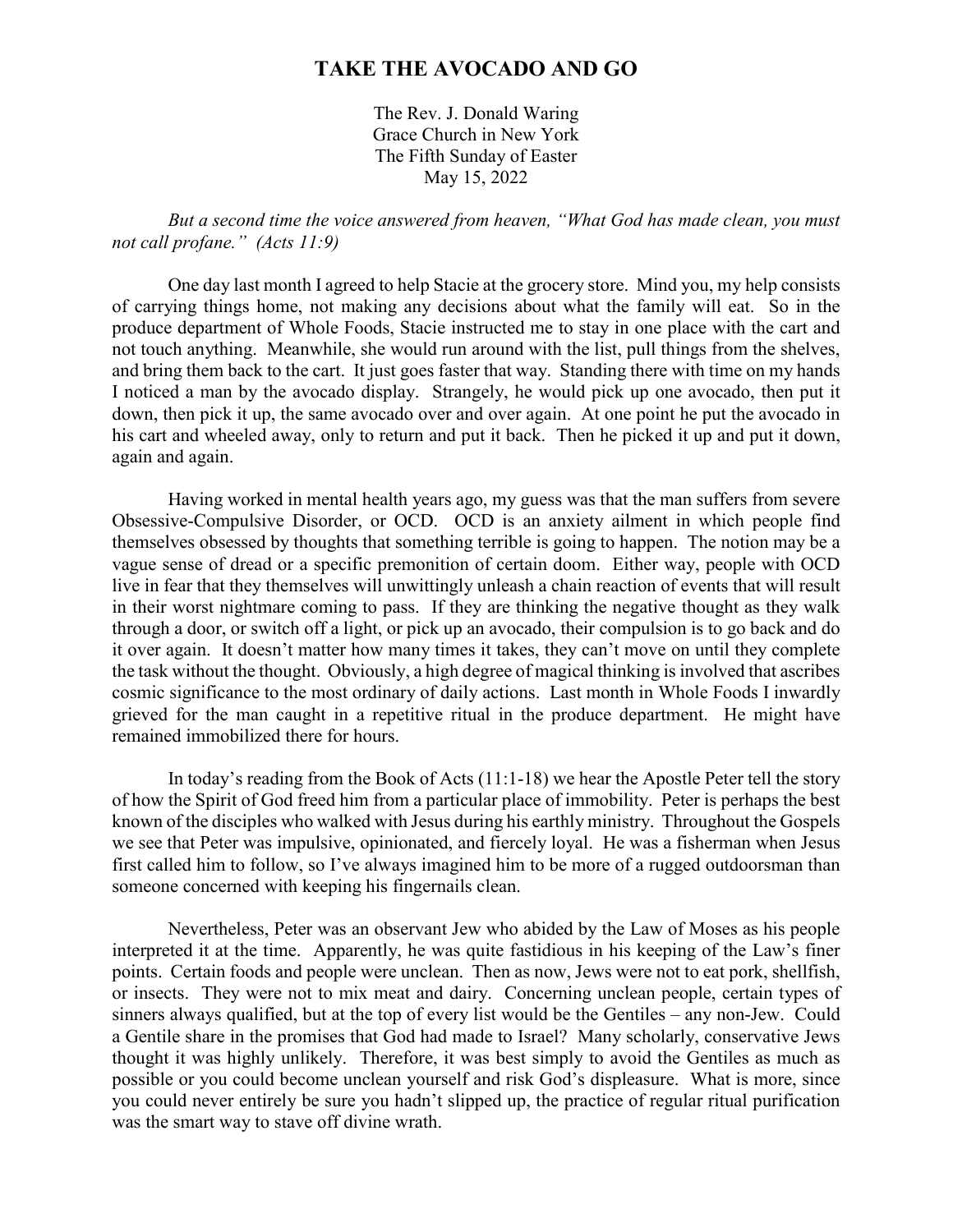The Book of Acts, as you likely know, tells the story of the early church in the years immediately following the Resurrection. The Christian movement, or, the Way, as it was called, was straining to expand beyond its origins. Would the Christ followers be merely a small, local sect of Judaism in Jerusalem, or would they be the way God reached out to the known world throughout the Mediterranean? Certain individuals would be key. Saul of Tarsus was one of them. Peter was another. If Peter remained immobilized where he was, as a slave to the local rules and rituals of a particular people, the spread of the Gospel would be hindered. But if Peter could be loosed from specific attitudes that confined him, then the Spirit of God would be able to work powerfully through him to reach the Gentile world with the good news of Jesus.

Today we've heard the story of Peter's vision as he prayed in the city of Joppa. He saw *something descending, like a great sheet let down from heaven by four corners.* Inside he saw *animals and beasts of prey and reptiles.* Essentially, inside the sheet was everything Jews were not supposed to eat. But Peter heard a voice commanding him to do just that. Peter protested: *"By no means, Lord; for nothing profane or unclean has ever entered my mouth."* But the voice of the Lord declared, *"What God has made clean, you must not call profane."* The Book of Acts tells two versions of the same incident. The other account (10:9-23) reveals that Peter was perplexed by the meaning of the vision. Eventually he realized that God was releasing him from the narrow definitions of what was clean. God was erasing the distinction between clean and unclean. Thus, Peter could move on in the mission to the Gentiles, specifically, to the house of a man named Cornelius. Cornelius was a Gentile, a soldier in the Roman army. God's desire was that he, too, should share in the promises made to Israel.

Move on, Peter. Go to Cornelius. Dine with the Gentiles. The new command of the Lord was entirely consistent with what he had heard from Jesus at the last supper (John 13:31-35): *"I give you a new commandment, that you love one another. Just as I have loved you, you also should love one another. By this everyone will know that you are my disciples, if you have love for one another."* What God cares about is that we love one another. What God does not care about are religious dietary regulations, head coverings, vestments, and ritual washings of cups, kettles, pots, and pans. The notion that we can control the mind and mystery and majesty of God with our rituals is magical thinking. I will stop short of using the term mental illness, but we are pushing up against it. Move on. You are free. You are released. Take the avocado and go. Dine with the Gentiles, Peter. Let them serve you a bacon cheeseburger. Eat it, and tell them about Jesus.

The new freedom in Christ sounds like a powerfully attractive offer, doesn't it? In the same vein St. Paul would later write to the Galatians (3:28) that in Christ *there is neither Jew nor Greek, there is neither slave nor free, there is neither male nor female; for you are all one in Christ Jesus.* Even still, as much as we might agree intellectually with the way God sees the human family, we have a tough time moving on. Distinctions of race, religion, class, and sexuality sharply divide us. Why do we get stuck in the old way? We get stuck for all sorts of reasons. The old way is what we know. It's the status quo – simply the way things are. Fear and anxiety play a part, as does a certain degree of magical thinking that our own rituals have the power to unlock the blessings of God. We continue, therefore, making much of distinctions that cannot matter much to God: Jew and Greek, slave and free, male and female.

Or how about Episcopalian and Baptist? During Holy Week I was attending a service at the Cathedral of St. John the Divine. As you may know, the cathedral is the largest in the world even though it's only about two-thirds complete. As I was sitting there looking at the rough unfinished portions I imagined that if I had a billion dollars to spare I'd be tempted to get the job done. Apparently, a century ago the diocese did indeed have such an offer. In the 1920s, the steel and railroad magnate John D. Rockefeller, Jr. approached the Bishop of New York at the time, William Thomas Manning. Rockefeller said that he would provide all the funds (and all the steel)